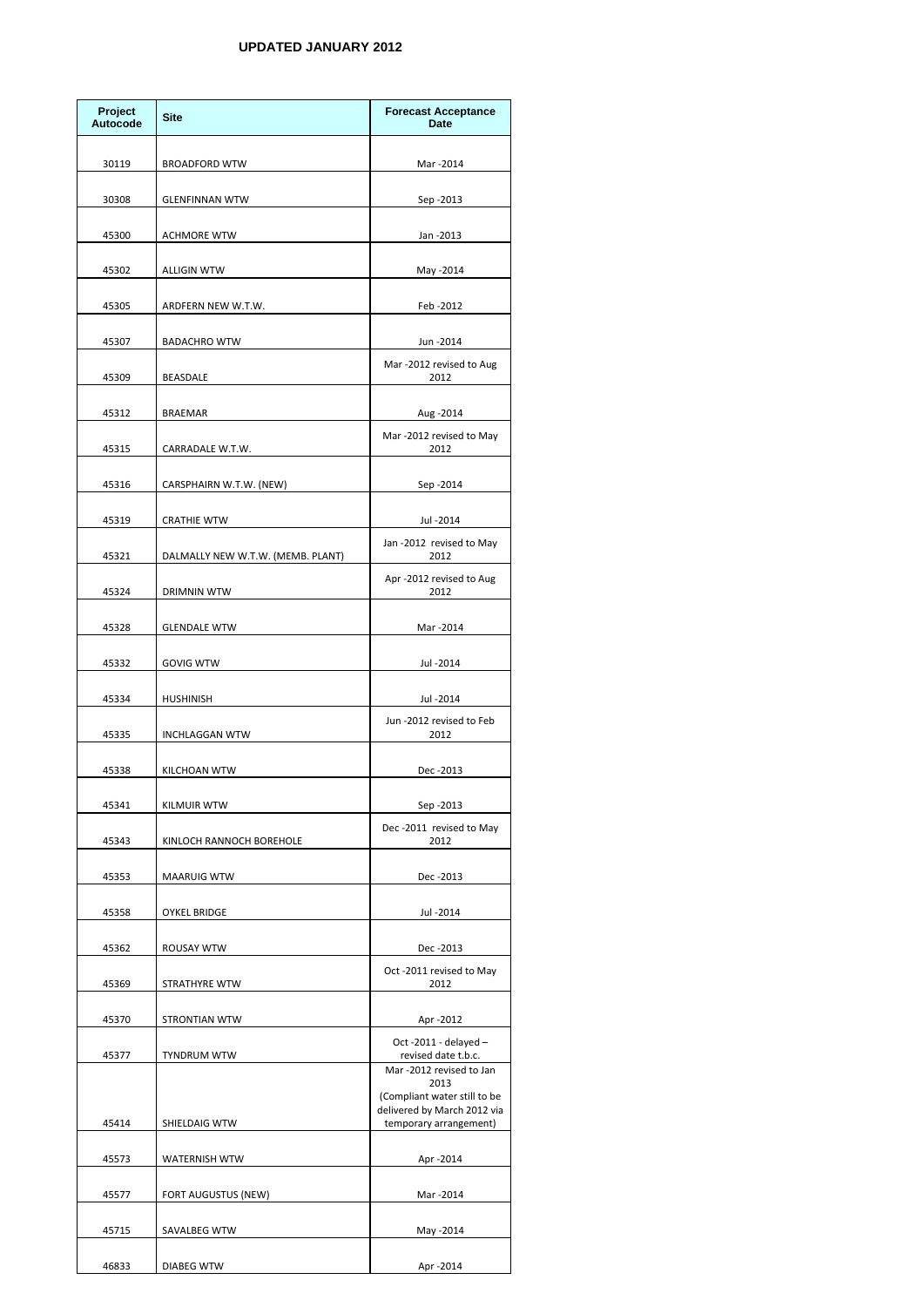| Project<br><b>Autocode</b> | <b>Site</b>                  | <b>Forecast Acceptance</b><br><b>Date</b> |
|----------------------------|------------------------------|-------------------------------------------|
| 46834                      | <b>EARLISH UIG</b>           | Nov - 2014                                |
| 46835                      | KINLOCHLEVEN NEW WTW         | Mar -2012                                 |
| 46836                      | <b>MEAVAIG</b>               | Jul - 2014                                |
| 45572                      | <b>TERREGLES WTW</b>         | Nov - 2014                                |
| 45598                      | <b>GLENLATTERACH WTW</b>     | Dec -2013                                 |
| 45606                      | KAIM NEW WTW                 | Dec -2013                                 |
| 45607                      | ROCHOMIE WTW                 | Dec-2013 revised to Feb 2014              |
| 45613                      | <b>WHITEHILLOCKS WTW</b>     | Dec-2013                                  |
| 45614                      | SPEY SCHEME (BADENTINAN) WTW | Dec -2013                                 |
| 45615                      | <b>TURRIFF WTW</b>           | Dec -2013                                 |
| 45616                      | <b>ASHGROVE WTW</b>          | Dec -2013                                 |
| 45619                      | LINTRATHEN WTW               | Dec -2013                                 |
| 45620                      | CLATTO WTW                   | Dec -2013                                 |
| 45626                      | ALLIGIN WQZ                  | Dec -2013                                 |
| 45626                      | APPLECROSS WQZ               | Dec -2013                                 |
| 45626                      | ARDEONAIG WQZ                | Dec -2013                                 |
| 45626                      | ARDFERN WQZ                  | Dec -2013                                 |
| 45626                      | ARINAGOUR COLL WQZ           | Dec -2013                                 |
| 45626                      | BALLYGRANT ISLAY WQZ         | Dec -2013                                 |
| 45626                      | BALMICHAEL ARRAN WQZ         | Dec -2013                                 |
| 45626                      | BALQUIDDER WQZ               | Dec -2013                                 |
| 45626                      | BLAIRNAMARROW WQZ            | Dec -2013                                 |
| 45626                      | <b>BOARDHOUSE ORKNEY WQZ</b> | Dec -2013                                 |
| 45626                      | BRESSAY SHETLAND WQZ         | Dec -2013                                 |
| 45626                      | CANNICH WQZ                  | Dec -2013                                 |
| 45626                      | <b>CARSPHAIRN WQZ</b>        | Dec -2013                                 |
| 45626                      | COILTIE WQZ                  | Dec -2013                                 |
| 45626                      | CRAIGHOUSE JURA WQZ          | Dec -2013                                 |
| 45626                      | <b>CRAIGNURE MULL WQZ</b>    | Dec -2013                                 |
| 45626                      | <b>CRIANLARICH WQZ</b>       | Dec -2013                                 |
| 45626                      | DALWHINNIE WQZ               | Dec-2013                                  |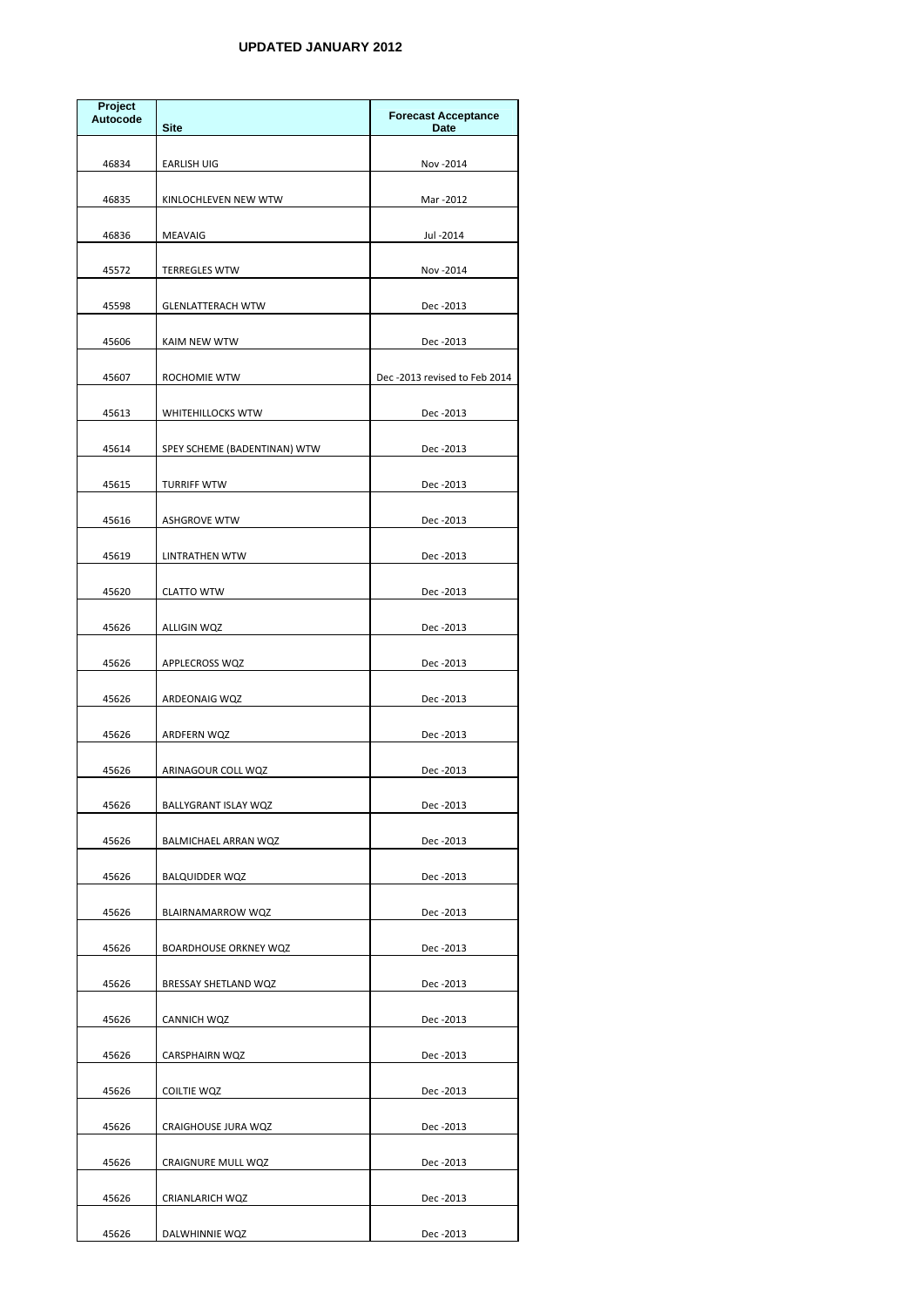| <b>Project</b><br><b>Autocode</b> | <b>Site</b>               | <b>Forecast Acceptance</b><br><b>Date</b> |
|-----------------------------------|---------------------------|-------------------------------------------|
| 45626                             | DIABEG WQZ                | Dec -2013                                 |
| 45626                             | DRUMBEG WQZ               | Dec -2013                                 |
| 45626                             | DRUMFEARN SKYE WQZ        | Dec -2013                                 |
| 45626                             | DURNESS WQZ               | Dec -2013                                 |
| 45626                             | GAIRLOCH WQZ              | Dec -2013                                 |
| 45626                             | <b>GLENACHULISH WQZ</b>   | Dec -2013                                 |
| 45626                             | <b>GLENCOE WQZ</b>        | Dec -2013                                 |
| 45626                             | <b>HERIOT WQZ</b>         | Dec -2013                                 |
| 45626                             | <b>HERRICKS WQZ</b>       | Dec -2013                                 |
| 45626                             | <b>INVERCANNIE WQZ</b>    | Dec -2013                                 |
| 45626                             | <b>INVERGARRY WQZ</b>     | Dec -2013                                 |
| 45626                             | KILLYLOUR WQZ             | Dec -2013                                 |
| 45626                             | KILMELFORD WQZ            | Dec -2013                                 |
| 45626                             | KILMUIR SKYE WQZ          | Dec -2013                                 |
| 45626                             | KINLOCHBERVIE WQZ         | Dec -2013                                 |
| 45626                             | KIRBISTER ORKNEY WQZ      | Dec -2013                                 |
| 45626                             | KIRKMICHAEL WQZ           | Dec -2013                                 |
| 45626                             | LOCHALINE WQZ             | Dec -2013                                 |
| 45626                             | LOCHCARRON WQZ            | Dec -2013                                 |
| 45626                             | LOCHINVER WQZ             | Dec -2013                                 |
| 45626                             | MAARUIG WESTERN ISLES WQZ | Dec -2013                                 |
| 45626                             | NEW ONICH WQZ             | Dec -2013                                 |
| 45626                             | NEWCASTLETON WQZ          | Dec -2013                                 |
| 45626                             | PENINVER WQZ              | Dec -2013                                 |
| 45626                             | RHYNIE WQZ                | Dec -2013                                 |
| 45626                             | SHIELDAIG WQZ             | Dec -2013                                 |
| 45626                             | SOUTHDEAN WQZ             | Dec -2013                                 |
| 45626                             | STOER WQZ                 | Dec -2013                                 |
| 45626                             | STRONSAY ORKNEY WQZ       | Dec -2013                                 |
| 45626                             | TOMATIN WQZ               | Dec -2013                                 |
| 45626                             | TOMNAVOULIN WQZ           | Dec-2013                                  |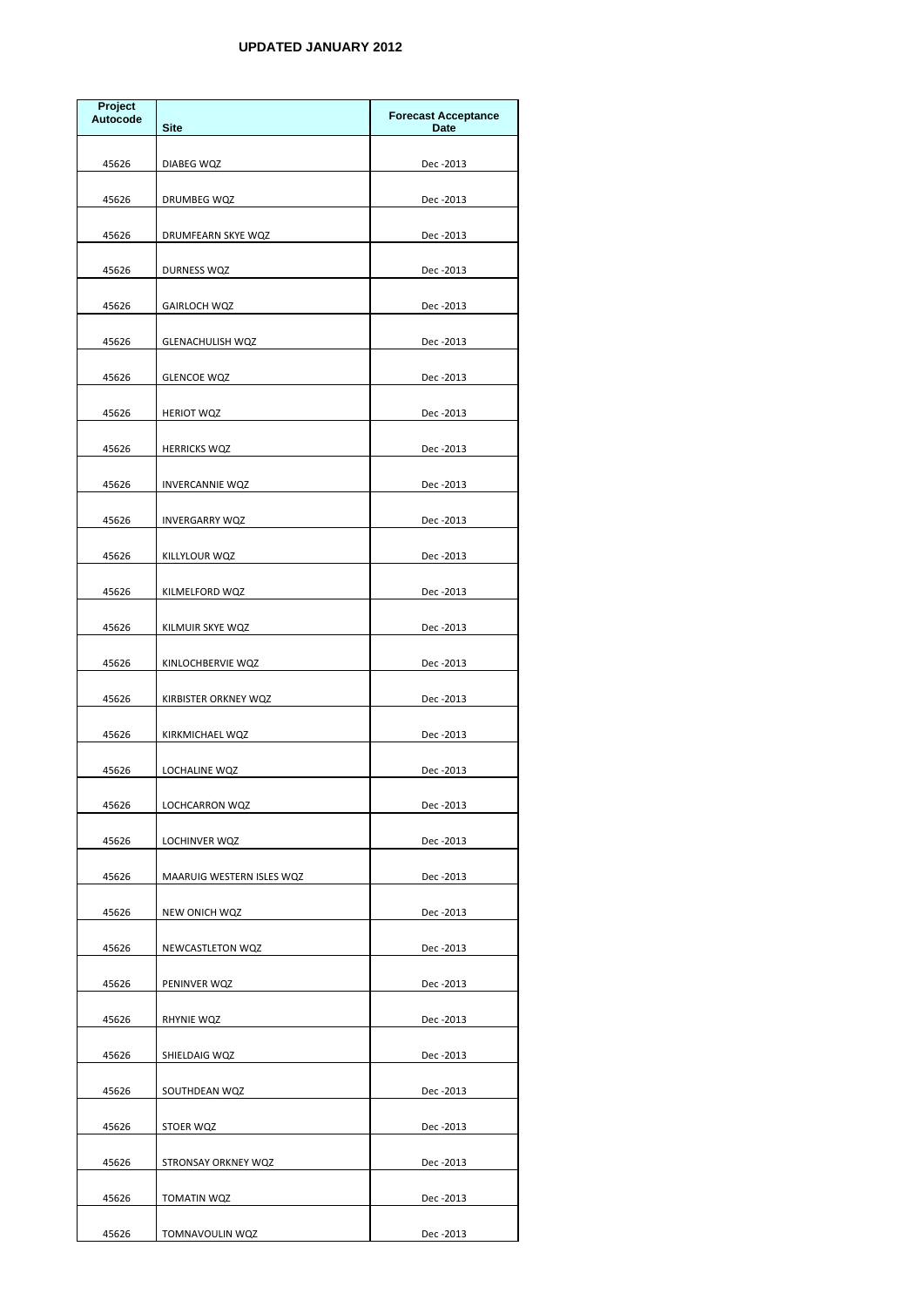| Project<br><b>Autocode</b> | <b>Site</b>                 | <b>Forecast Acceptance</b><br><b>Date</b>                                                                |
|----------------------------|-----------------------------|----------------------------------------------------------------------------------------------------------|
| 45626                      | <b>TORRIDON WQZ</b>         | Dec -2013                                                                                                |
| 45626                      | ULLAPOOL WQZ                | Dec -2013                                                                                                |
| 45626                      | YARROWFEUS WQZ              | Dec -2013                                                                                                |
| 30875                      | <b>SHAPINSAY WTW</b>        | Sep -2013                                                                                                |
| 45027                      | WINDYFIELD RHYNIE WTW       | May -2013                                                                                                |
| 45029                      | CRAIGNURE W.T.W.            | Jun -2014                                                                                                |
| 45031                      | ELPHIN C.H. AT KNOCKAN      | Oct -2012                                                                                                |
| 45033                      | KINLOCHEWE WTW              | Oct -2013                                                                                                |
| 45035                      | NORTH RONALDSAY WTW         | Oct -2013                                                                                                |
| 45039                      | <b>HERIOT WTW</b>           | Jul -2013                                                                                                |
| 45042                      | YARROWFORD WTW              | Nov - 2013                                                                                               |
| 45376                      | <b>TWEEDSMUIR WTW</b>       | Dec -2013                                                                                                |
| 45396                      | LOCH MAREE STRATEGIC SCHEME | Acceptance date Apr -2012<br>revised to June 2012<br>(Compliant water still to be<br>delivered by April) |
| 45405                      | <b>BONCHESTER WTW</b>       | Dec -2014                                                                                                |
| 45409                      | <b>INNERLEITHEN WTW</b>     | Nov - 2013                                                                                               |
| 45410                      | <b>KENMORE BOREHOLE WTW</b> | Apr -2014                                                                                                |
| 45415                      | SOUTHDEAN MILL WTW          | Oct -2013                                                                                                |
| 45416                      | <b>STAFFIN WTW</b>          | Dec -2012                                                                                                |
| 45570                      | PENINVER W.T.W.             | Dec -2014                                                                                                |
| 45718                      | <b>NEWCASTLETON WTW</b>     | Nov - 2014                                                                                               |
| 46826                      | <b>TORRIN WTW</b>           | Dec -2013                                                                                                |
| 46837                      | <b>BALMICHAEL WTW</b>       | Nov - 2013                                                                                               |
| 46838                      | <b>TULLICH</b>              | Nov - 2014                                                                                               |
| 46841                      | KILMALUAG                   | Mar -2014                                                                                                |
| 46842                      | <b>STORR FOREST WTW</b>     | Dec -2013                                                                                                |
| 46843                      | <b>SCONSER</b>              | Jan - 2014                                                                                               |
| 46844                      | <b>ELGOL</b>                | Oct -2012- delayed - revised<br>date t.b.c.                                                              |
| 46845                      | RAASAY                      | Mar -2014                                                                                                |
| 46846                      | STROLLAMUS                  | May -2014                                                                                                |
| 46847                      | TARSKAVAIG                  | Sep -2013                                                                                                |
| 46848                      | DRUMFEARN                   | Dec -2013                                                                                                |